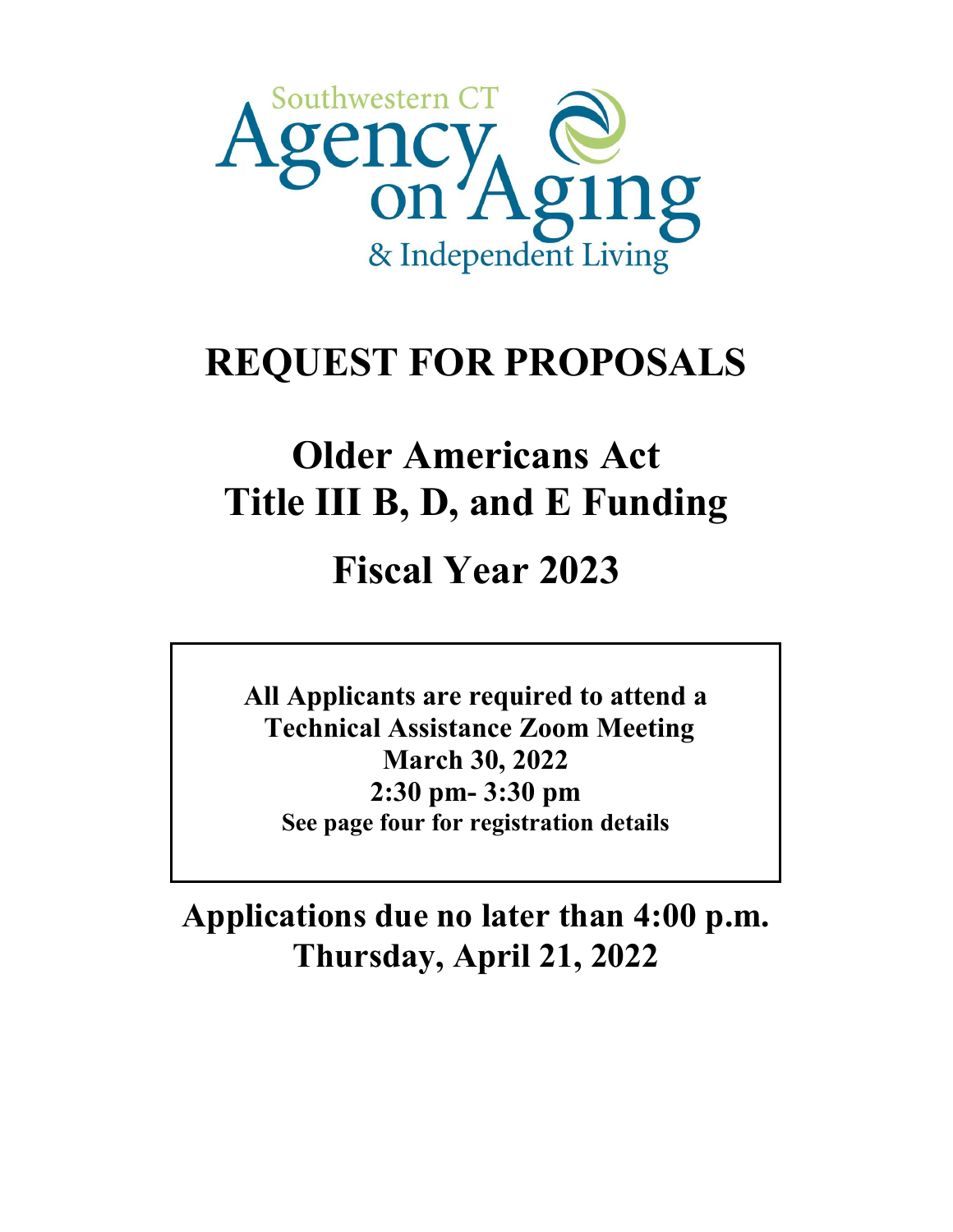# **REQUEST FOR PROPOSALS Title III Funding under the Older Americans Act Fiscal Year 2023 Application due no later than 4:00 p.m. on Thursday, April 21, 2022**

#### **GENERAL INSTRUCTIONS**

To be considered for Fiscal Year 2023 funding, you must:

- Submit an electronic copy of the Grant Application in **Word format and as a PDF with signature,**  Title III Budget in **Excel**, Agency Audit, and all Application Attachments listed below, with original signatures no later than 4:00 p.m. on April 21, 2022 to  $\text{GJames@SWCAA.org}$ . If an applicant does not have an audit SWCAA will accept Financial Statements from a Certified Public Accountant and an IRS Form 990.
- Please save documents using the following format: Your Organization, Your Project Name, Document Name, FY 23. For example: *Fairfield County Community Center Senior Health Application (Budget, Audit, or Application Attachments) FY 23*
- Do not add additional pages
- For new projects, please choose a **short** title for the project name and keep it consistent with the budget, any revised documents if applicable, and in future fiscal year documents for which the project is funded.
- For returning projects, please keep the project name consistent with the current project name.

| <b>REQUIRED DOCUMENTS FOR SUBMISSION</b>                                                                                                                                                                                                                                                                          | CHECK<br>OFF |
|-------------------------------------------------------------------------------------------------------------------------------------------------------------------------------------------------------------------------------------------------------------------------------------------------------------------|--------------|
| 1. Grant Application in Word AND PDF with signature                                                                                                                                                                                                                                                               |              |
| Budget Package in Excel (select one budget template<br>2.<br>specific to your funding request for Title III B, D, or $E$<br>projects)                                                                                                                                                                             |              |
| 3. Audit including Single Audits, and response if any<br>findings. If an applicant does not have an audit<br>SWCAA will accept Financial Statements from a<br>Certified Public Accountant and an IRS Form 990.                                                                                                    |              |
| <b>Application Attachments</b><br>4.<br><b>Voluntary Contribution Procedure</b><br>Referral Plan<br><b>Client Grievance Procedure</b><br><b>Affirmative Action Plan</b><br>Letter(s) of Understanding for Subcontracts (if<br>applicable<br><b>Signed Vendor's Statement</b><br><b>Signed Standard Assurances</b> |              |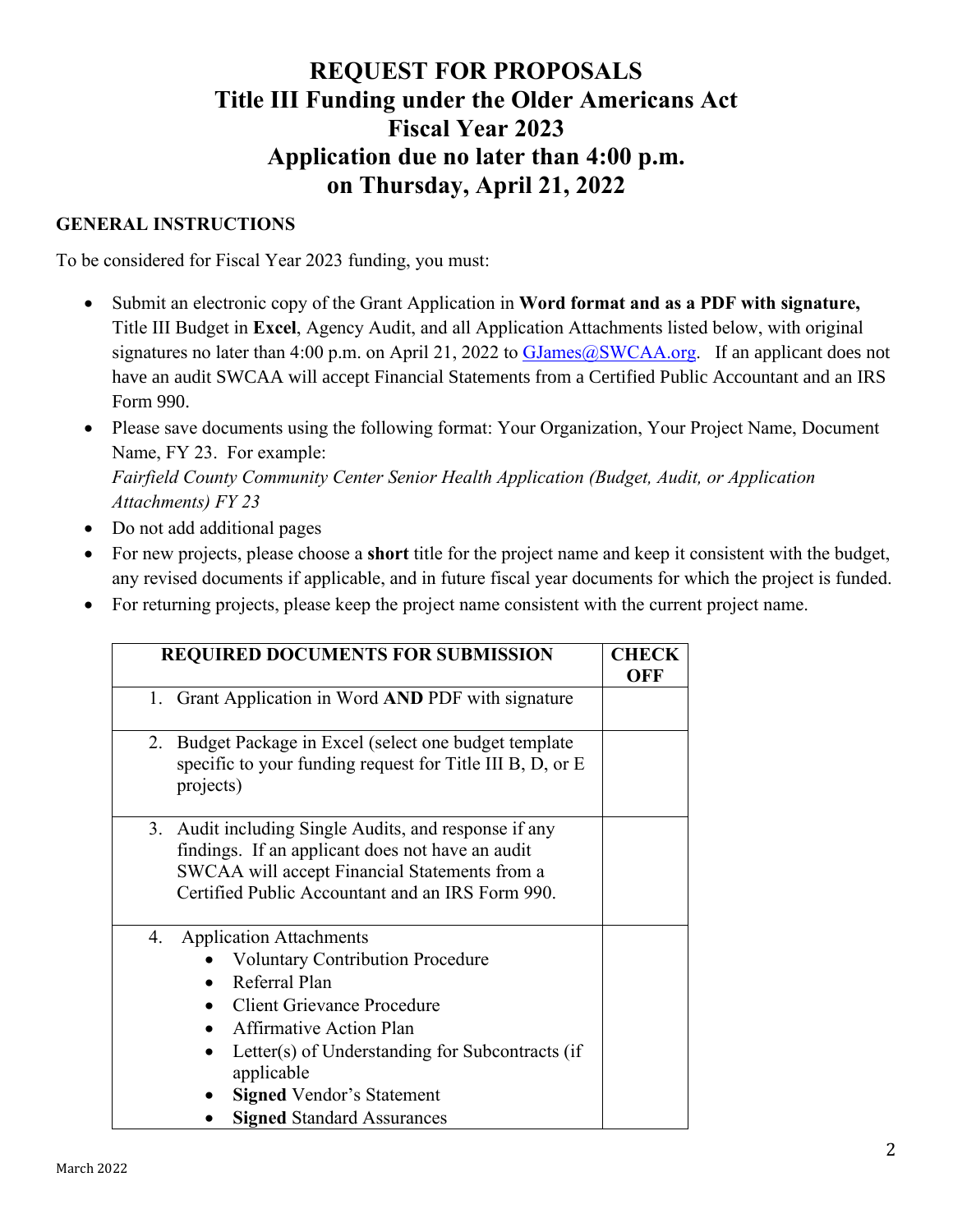Omission of requested information or the submission of incomplete material may cause removal of application from further consideration. If you have any questions please contact Gretchen James, Grants Manager, at  $(203-814-3620)$  or  $(GJames@swca.org)$ .

**NEW PROGRAM INTERVIEW** is required for all prospective NEW programs. SWCAA will contact the applicant to schedule the interview during an allocations subcommittee meeting held in late May or early June.

### **APPLICATION REVIEWS**

All applications that meet the submission requirements will be reviewed by an allocations subcommittee made up of SWCAA Board of Directors and Advisory Council members. Applications will be reviewed on a competitive basis utilizing the following criteria:

- level of need for the project as demonstrated by alignment with SWCAA's Area Plan
- ability of the project to serve Older Americans Act populations
- geographic area(s) served (An effort is made to balance fund distribution throughout the southwestern CT area based on the population of poor and minority seniors)
- reasonableness of the project plan
- qualifications of staff assigned to the project
- project budget and proposed unit cost
- site visit evaluations or new program interview

Based on subcommittee recommendations, the SWCAA Board of Directors will, in its discretion, determine final awards.

SWCAA will notify each applicant in writing within ten (10) days after the decision of the Board of Directors of the applicant's proposal status. Appeals are accepted only in the case that the applicant has evidence of SWCAA's failure to follow the application review and funding process and must be sent via registered mail or delivered in person to 1000 Lafayette Boulevard, 9<sup>th</sup> Floor, Bridgeport, CT 06604 within ten (10) days of the dispatch date of SWCAA's notification. Further details on the appeals process may be found in the Policy and Procedure Manual available at [www.SWCAA.org.](http://www.swcaa.org/)

# **SWCAA WEBSITE GRANT WRITING RESOURCES**

The following documents are available on SWCAA's website ([www.SWCAA.org/Funding](http://www.swcaa.org/Funding) Opportunities) under "Grant Writing Resources"

- Title III MIS Service Definitions- lists all services eligible for reimbursement through Title III
- Policy and Procedure Manual for Title III Grants
- U.S. Census Data & Fairfield County Demographics
- Poverty Guidelines
- Fiscal Years 2021-2024 Area Plan on Aging Summary
- Budget & Application Glossary and Examples
- Older Americans Act and Regulations
- Community Services Policy Manual

#### **TECHNICAL ASSISTANCE**

SWCAA is pleased to offer one mandatory and two optional technical assistance sessions for applicants.

#### **Mandatory Technical Assistance Zoom Meeting- March 30, 2022: 2:30 p.m. - 3:30 p.m. Please see registration details below.**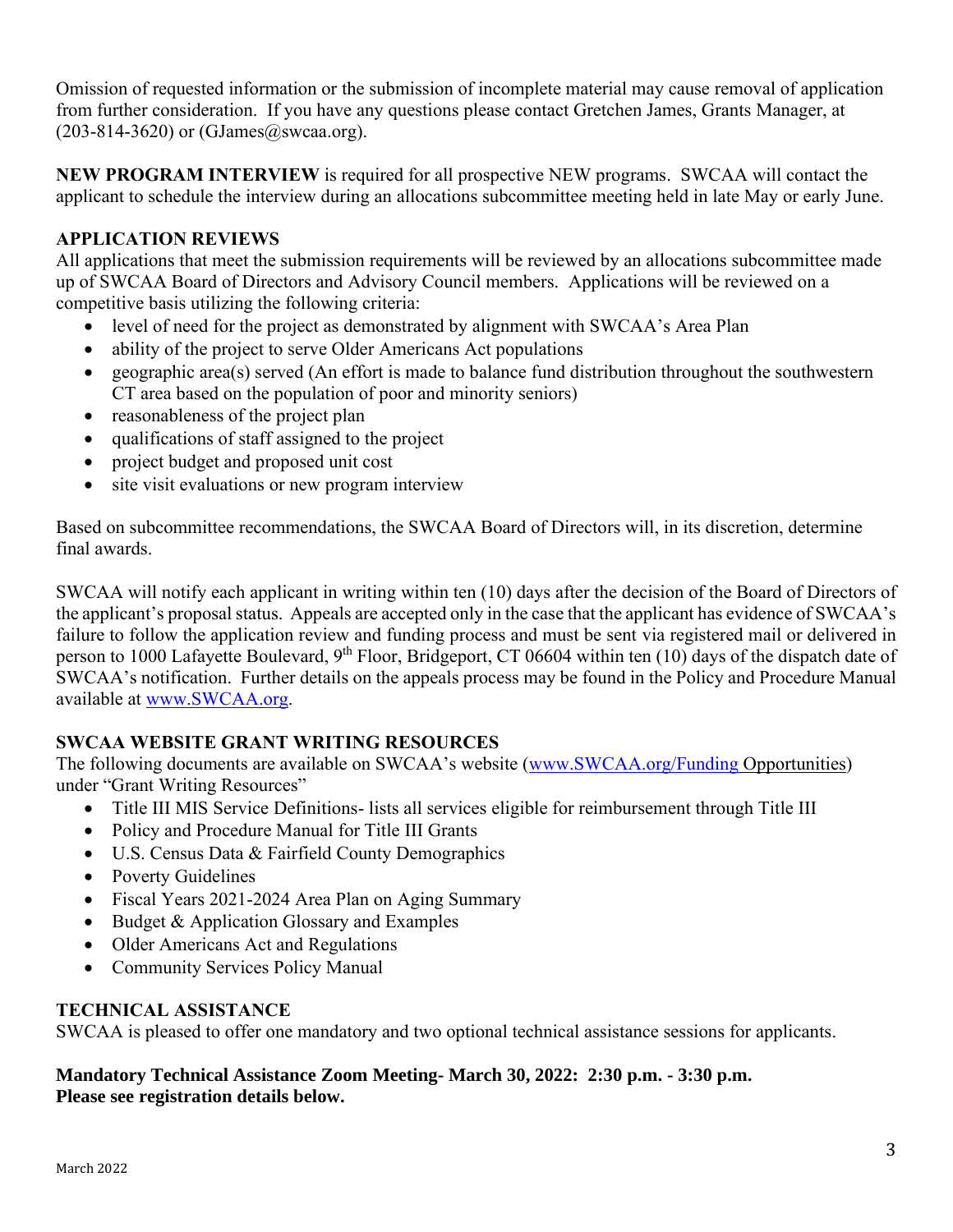All applicants who intend to submit an application are REQUIRED to participate in this virtual technical assistance session. Applicants should review all budget and application materials found at SWCAA.org/Funding Opportunities prior to participating in the session. **To register please contact Gretchen James (GJames@SWCAA.org) and include the name (s), and email address for each person participating by March 29 th .** 

#### **Title III Grant Applications Video**

All applicants have the option of viewing the Title III Grant Applications video found at SWCAA.org/Funding Opportunities.

#### **Technical Assistance by Request**

All applicants have the option of attending an individual meeting with SWCAA to review grant application specific questions before submitting the final Application, Budget and all required documents. Please contact Gretchen James at  $GIames@swca.org$  to schedule a meeting.

### **IMPORTANT DETAILS FOR SUBMITTING YOUR GRANT APPLICATION DOCUMENTS**

- 1. Applicants who fail to participate in the mandatory technical assistance session will be disqualified.
- 2. All SWCAA-funded projects and services must be located in one or more of the following fourteen (14) towns:

Bridgeport, Darien, Easton, Fairfield, Greenwich, Monroe, New Canaan, Norwalk, Stamford, Stratford, Trumbull, Weston, Westport, and Wilton.

- 3. Applications are sought on a competitive basis for the project period October 1, 2022-September 30, 2023. All grants will be subject to the availability of funds.
- **4. The electronic copy of the Grant Application, Budget, Application Attachments, and Agency Audit (or Financial Statements from a Certified Public Accountant or IRS Form 990) must be submitted no later than 4:00 p.m. on April 21, 2022 to Gretchen James at [gjames@swcaa.org.](mailto:gjames@swcaa.org)**
- 5. If SWCAA does not award the total grant amount requested, partial funding may be awarded. In such a case, a revised budget, goals, and estimated client and service numbers will be required.
- 6. Services must target adults age 60 years and over, living in SWCAA's fourteen (14) town area, with funding preference given to programs serving older persons in greatest economic or social need with particular attention to low-income minority individuals and persons at risk of institutionalization. The number of low income and the number of minority older individuals to be served should be, at a minimum, in the same proportion as represented in the older population of the towns to be served according to the most recent U.S. census. Census data for southwestern Connecticut is available at [www.SWCAA.org.](http://www.swcaa.org/) Title III funds may not supplant Medicaid funds.
- 7. Only services described on the appropriate Title III MIS Service Definitions lists (available at [www.SWCAA.org/Funding](http://www.swcaa.org/Funding) Opportunities/Title III B, D, E Services Definitions) are eligible for funding. An applicant can request a maximum of three MIS Services. Please review definition lists to determine which service matches the project you are proposing and how the unit of service is counted. For example, the MIS Service *Information & Assistance* has a unit of service that is counted by *one contact*. The MIS Service *Shopping Services* has a unit of service that is counted by *one hour*.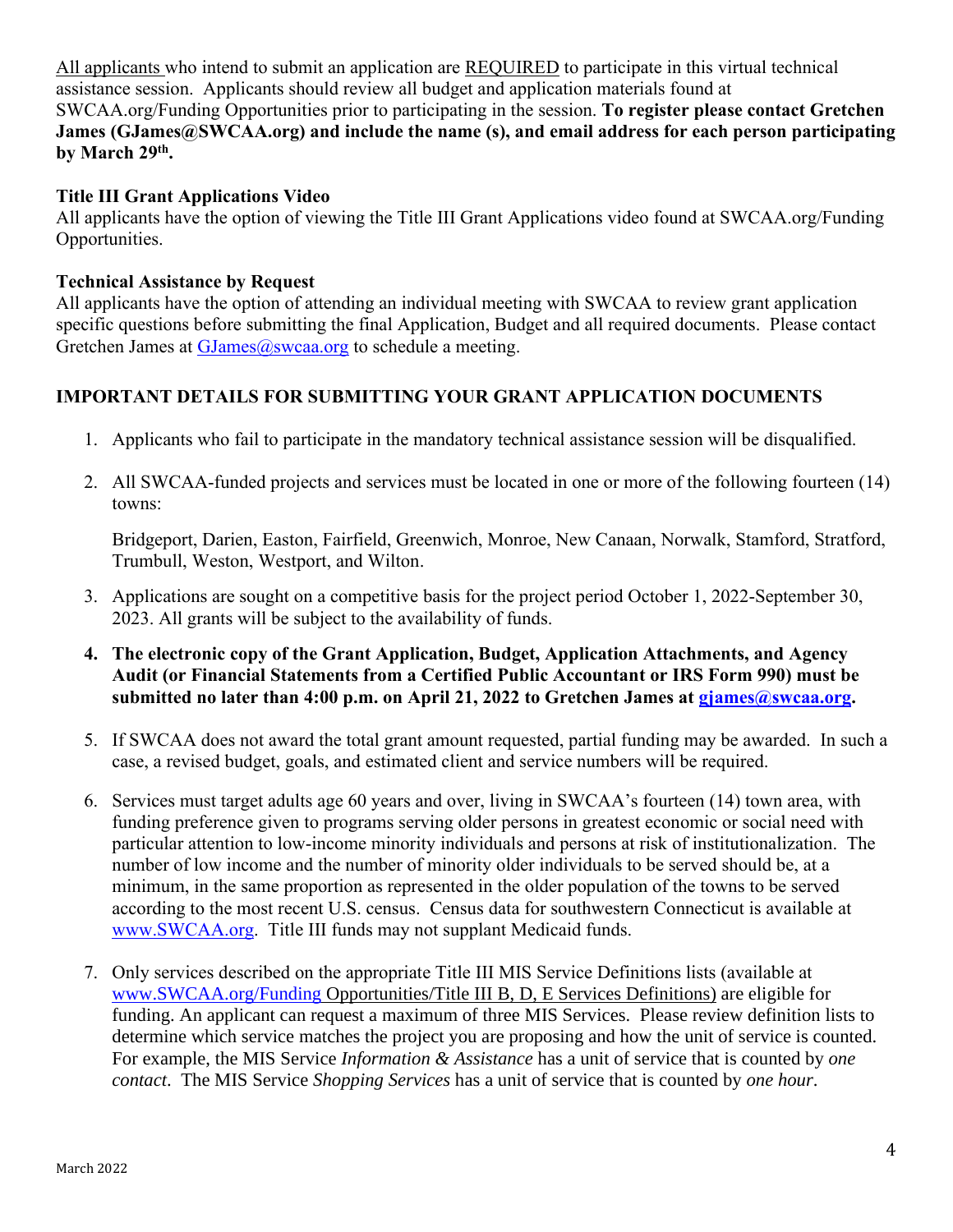- 8. Each grantee must offer participants in Title III funded projects the opportunity to contribute voluntarily to the cost of activities.
- 9. All Title III B and Title III E funded projects must include matching funds from non-federal sources. Certification of the availability of the non-federal matching funds must be included in the application budget. **Please review the entire non-federal match requirements in the Policy and Procedure Manual for Title III Grants for further details about this requirement.**
- 10. Applicants are responsible for familiarizing themselves with (1) the Policy and Procedure Manual for Title III Grants, (2) the Older Americans Act, (3) the SWCAA Fiscal Years 2022-2024 Area Plan on Aging and (4) appropriate State and Federal regulations. The Policy and Procedure Manual, the SWCAA Area Plan and links to the State and Federal regulations are available at [www.SWCAA.org/Funding](http://www.swcaa.org/Funding) Opportunities.
- 11. Use only the FY 2023 Grant Application and Budget Package templates.
- 12. All grants awarded will be monitored by SWCAA, as required by the federal government. The process includes an annual on-site or virtual monitoring visit, monthly claim submissions in SWCAA's online data portal (Grantee Gateway), completion of Form 5 consumer registration demographic forms, a yearend report, and additional reporting as necessary.

# **ELIGIBILITY FOR FUNDING DEFINED BY OLDER AMERICANS ACT**

- 1. Public; incorporated private 501(c)(3) non-profit; and private, for-profit agencies (must be approved by the State Unit on Aging) in good standing with the office of the Connecticut Secretary of State, and that provide service within SWCAA's fourteen-town area (Bridgeport, Darien, Easton, Fairfield, Greenwich, Monroe, New Canaan, Norwalk, Stamford, Stratford, Trumbull, Weston, Westport, Wilton) are eligible.
- 2. All applicants must submit a financial audit for the previous fiscal year. Any agency required to obtain a state or federal single audit must also submit those reports. If the audit includes any audit findings, a letter from management addressing how they are responding to the findings must also be submitted. If an applicant does not have an audit SWCAA will accept Financial Statements from a Certified Public Accountant and an IRS Form 990. **Please review the entire audit requirements in the Policy and Procedure Manual for Title III Grants for further details about this requirement**.

# **MISSION & ROLE OF SWCAA**

The Southwestern Connecticut Agency on Aging (SWCAA) is a private, not-for-profit corporation, established in 1974. Its mission is to provide leadership and resources to meet the needs of the rapidly growing elderly population and to maintain and improve the quality of life and independence of older persons.

As a designated Area Agency on Aging, SWCAA is a pass-through funding source for federal and state dollars for the elderly in the fourteen-town area of southwestern Connecticut. SWCAA awards grants and contracts to community agencies to provide supportive services for community adults aged 60 and older through an annual Request for Proposals process. Funding supports services such as nutrition, in-home, legal, health, adult day care/respite, transportation, senior centers and outreach/social support.

# **TITLE III SERVICES & ESTIMATED FUNDS AVAILABLE BY CATEGORY**

Early estimates of Federal and State funds available for FY 2023 listed below are subject to change following approval of Federal and State budgets. The maximum award allowed for any one project is \$50,000, and no more than \$100,000 shall be awarded to any single applicant as identified by a Federal Employer Identification Number across all funding categories per fiscal year except under extraordinary circumstances.